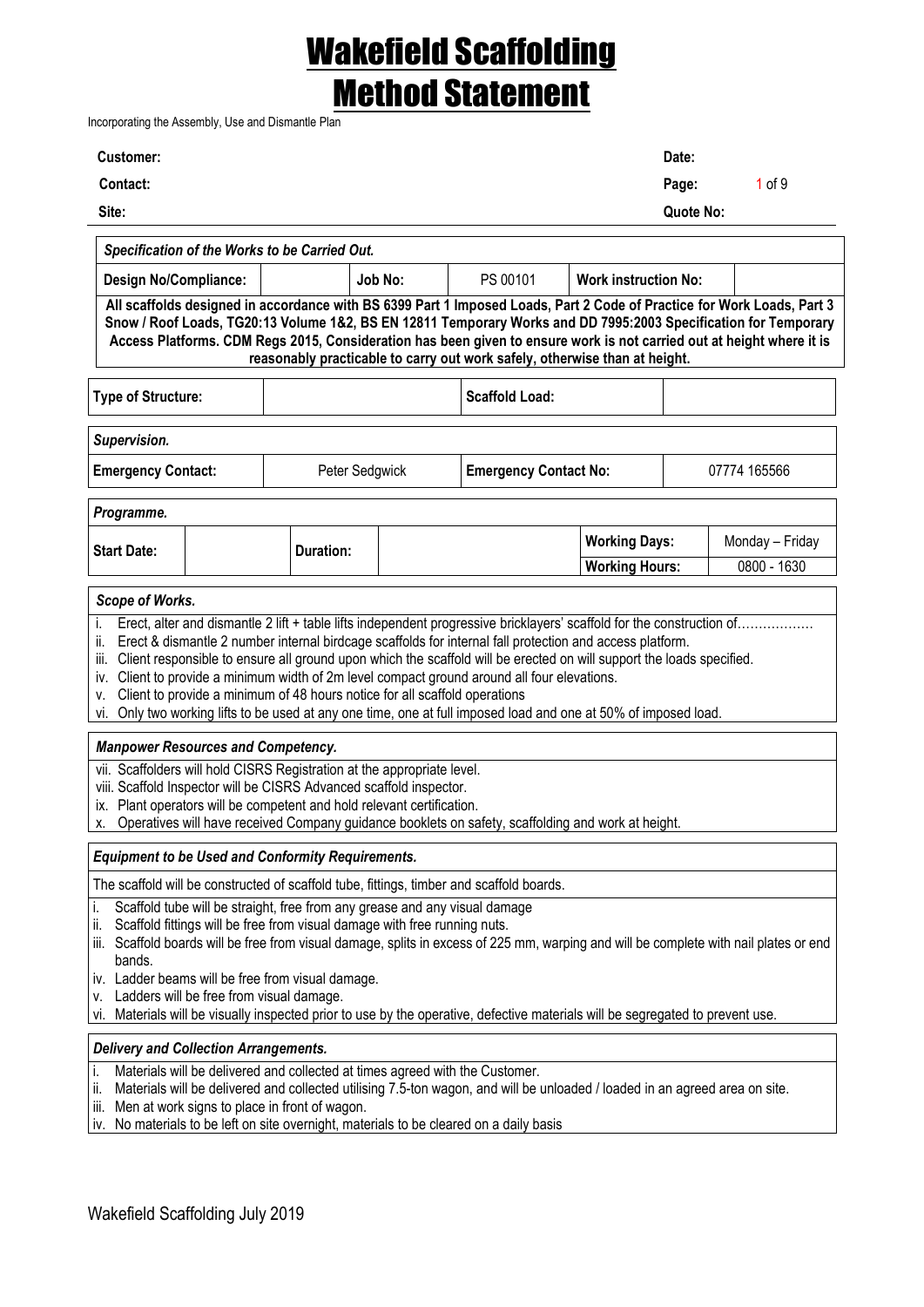Incorporating the Assembly, Use and Dismantle Plan

| <b>Customer:</b> | Date:     |            |
|------------------|-----------|------------|
| Contact:         | Page:     | $2$ of $9$ |
| Site:            | Quote No: |            |
|                  |           |            |

#### *Unloading and Loading Arrangements.*

Materials will be unloaded/loaded utilising the following methods: - Tick which is applicable

- i. Manual handling.
- ii. Vehicle mounted crane.
- iii. Site crane.
- iv. Other (State)

#### *Method to Be Used to Move Materials*

- i. Passing from person to person.
- ii. Using a gin wheel and or rope.
- iii. Using site crane/lifting equipment.
- iv. Other (State)

#### *Method to be Used to Segregate the Work Area.*

- i. Work area to be segregated by barrier tape.
- ii. Work area to be segregated by physical barriers.
- iii. Other (State)

#### *Personal Protective Equipment.*

- i. The following minimum PPE will be issued Hi-Viz vest, Safety Helmet, Safety Boots, Safety Harness and Gloves.
- ii. Other PPE will be issued, as appropriate, orange high vis vest to be worn by lead scaffolder.
- iii. All PPE will meet or exceed the relevant BSEN Standard.

#### *Emergency Procedures.*

- i. The company will comply with the Customer's site emergency procedures.
- ii. The Customer will provide first aid personnel and welfare facilities on site, as appropriate.
- iii. Operatives report any incident/accident to their immediate Supervisor
- iv. Rescue procedures for arrested falls shall be agreed locally, as appropriate

#### *Monitoring and Compliance.*

Supervision will implement, monitor and enforce this method statement during periodic visits to site.

#### *Assessment of Significant Risks.*

This Method statement to be read in conjunction with the relevant risk assessment.

#### *Scaffold Erection & Dismantle Procedure*

### *Erection*

- i. All operatives to attend local site induction and sign to confirm understanding of site rules.
- ii. At the location where the scaffold is to be erected, the method statement and risk assessment will be shown to the operatives by supervision and the relevant hazards and preventive/control measures will be explained. Where possible, a copy of the method statement and risk assessment will be available within the site office.
- iii. The operatives will sign the method statement to confirm the adequate transfer and understanding of this information.
- iv. The lead scaffolder will complete a work brief on a daily basis.
- v. Materials will be transported to site and stored in the agreed location as close to the working area as possible.
- vi. Materials will be carried from the scaffold vehicle to the working area by hand.
- vii. Scaffold will be erected in accordance with the attached NASC compliance sheet ref number……………………………………
- viii. Standards to be founded on sole boards and base plates. Minimum size of sole boards will not be less than 450mm x 225 x 38mm.
- ix. A Scafftag holder showing the **NO ENTRY SIGN** and the words **DO NOT USE SCAFFOLD** will be fitted to the scaffold at the earliest opportunity.
- x. Standard spacing not to exceed 1.8m.

Wakefield Scaffolding July 2019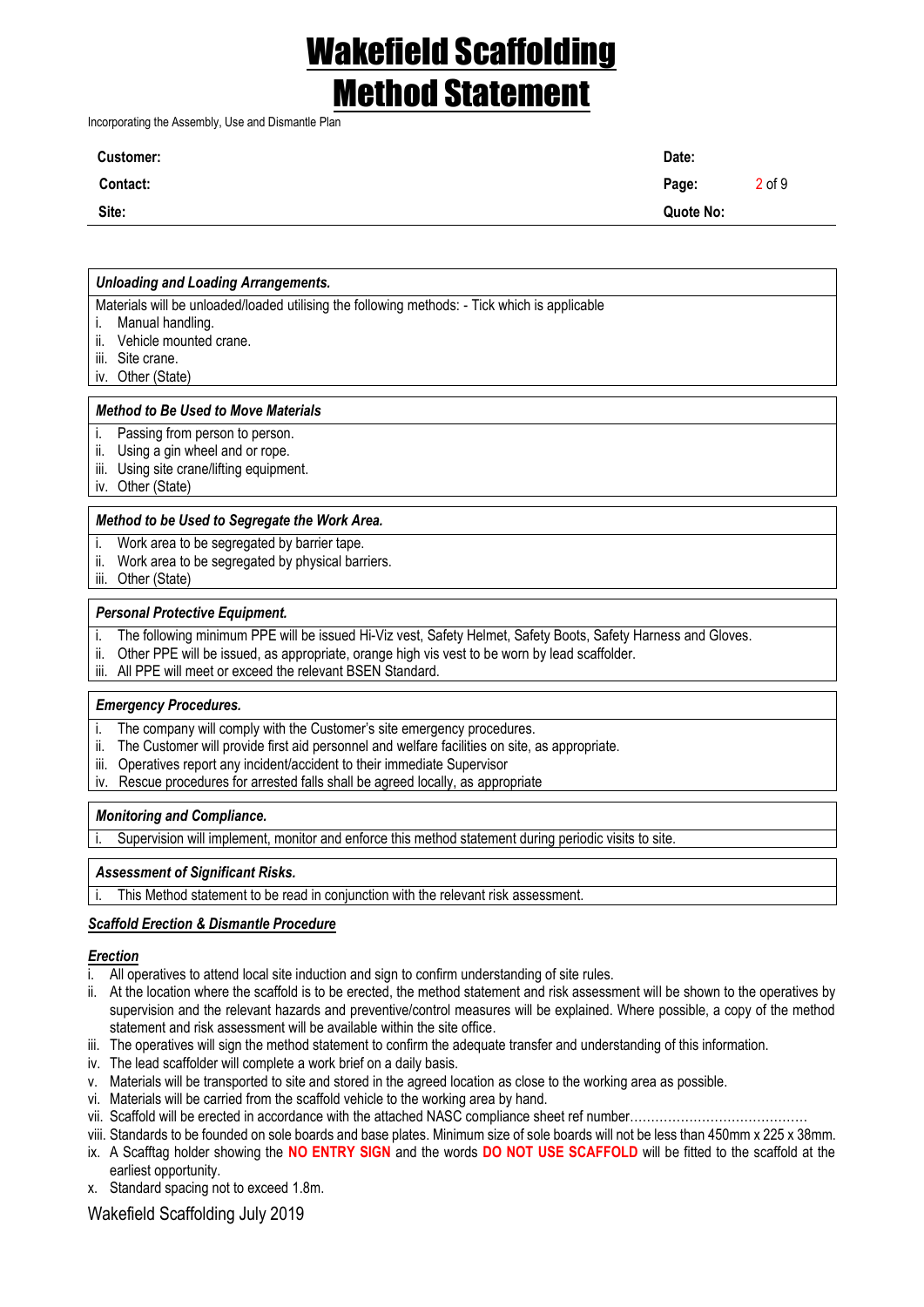Incorporating the Assembly, Use and Dismantle Plan

| Customer: | Date:               |
|-----------|---------------------|
| Contact:  | $3$ of $9$<br>Page: |
| Site:     | Quote No:           |
|           |                     |

xi. Transom spacing not to exceed 900mm, including none working lifts.

- xii. Ledger bracing will be fitted to alternate standards.
- xiii. A service gap of 100mm will be provided between the inside board and the block work to allow render works to take place at a later date. The inside board will be fixed in place to prevent accidental displacement.
- xiv. Lift heights will not exceed 2m.

xv. Brick guards will be fitted to all external elevations of the working lift.

- xvi. Facade bracing will be fitted to the full height of the scaffold at intervals not exceeding 6 bays.
- xvii.System staircase will be fitted to the scaffold giving access to the working lift (where appropriate).
- xviii. System staircase will be erected in accordance with the attached manufacturer's instructions (where appropriate).
- xix. For the erection, use, dismantling and maintenance of temporary suspended chutes constructed of detachable sections, attached to scaffolding and intended for the conveyance of waste construction materials, **refer to NASC document TG3:11**
- xx. Through ties will be fitted at a maximum height of 4m and every other bay horizontally.
- xxi. Design loading bay to be erected in accordance with the attached drawing.
- xxii.Work at height will be undertaken in accordance with **NASC document SG4:15.**
	- To avoid work at height or reduce the risk to as low as is reasonably practicable, methods such as the use of MEWPS, Advanced Guardrail Systems and Collective Fall Systems will be considered. The use of safety harnesses may be necessary. On non-boarded lifts whilst erecting a further lift, operatives will firstly affix a single guardrail for their own protection and work from a full boarded properly supported working platform and will attach their safety harness where applicable. These boards shall be moved to progressively onto subsequent lifts. Single guardrails and transoms will remain in place on all none working lifts. The advanced guard rail will be constructed using the scaffold step.
- xxiii. Rescue procedure for arrested falls will be in accordance with **NASC document SG4:15** rescue plan
- xxiv. Scaffold to be secured to the building utilising the four returns and butting the transom tubes up to the building. In addition to this the system staircase and designed loading bay will provide additional stability to the structure.
- xxv. Scaff-tag insert to be inserted in the scaff-tag holder on satisfactory completion of scaffold.
- xxvi. On completion of the scaffold all spare materials will be cleared from the work area and removed from site.

### *Dismantle*

- i. At the location where the scaffold is to be dismantled, the method statement and risk assessment will be shown to the operatives by supervision and the relevant hazards and preventive/control measures will be explained. Where possible, a copy of the method statement and risk assessment will be available within the site office, or similar.
- ii. The operatives will sign the method statement to confirm the adequate transfer and understanding of this information
- iii. Prior to dismantle, the charge hand will initially inspect the scaffold to ensure that ties and braces are still intact and that platforms are clear of debris.
- iv. Once satisfied that the scaffold is safe to dismantle the work area by will be segregated by the specified means and Scaff-tag insert removed displaying the **NO ENTRY SIGN** and the words **DO NOT USE SCAFFOLD** adjacent to the ladder access.
- v. Ties and braces will not be removed from below the lift being dismantled.
- vi. The scaffold will then be dismantled methodically.
- vii. Scaffolders and Supervision will ensure that the structure remains stable and that it does not become overloaded with materials at any time.
- viii. No materials will be bombed and all fittings will be bagged or passed by hand to ground level.
- ix. In general scaffolds will be dismantled in reverse order to the erection procedure.
- x. On completion all materials will be cleared from the work area and removed from site.
- xi. The Charge hand prior to leaving site will make a final visual check.
- xii. Work at height will be undertaken in accordance with **NASC document SG4:15.**

#### **Hand Over Procedure**

- i. Following the completion of the scaffold a competent person will carry out a visual inspection to ensure that the scaffold complies with the specification.
- ii. On satisfactory completion a hand over certificate will be issued to the Customer.

### **Inspection Procedure**

i. The Customer should then decide for the scaffold to be inspected in accordance within the requirements of The Work at Height Regulations 2005 (WAHR) and a record maintained.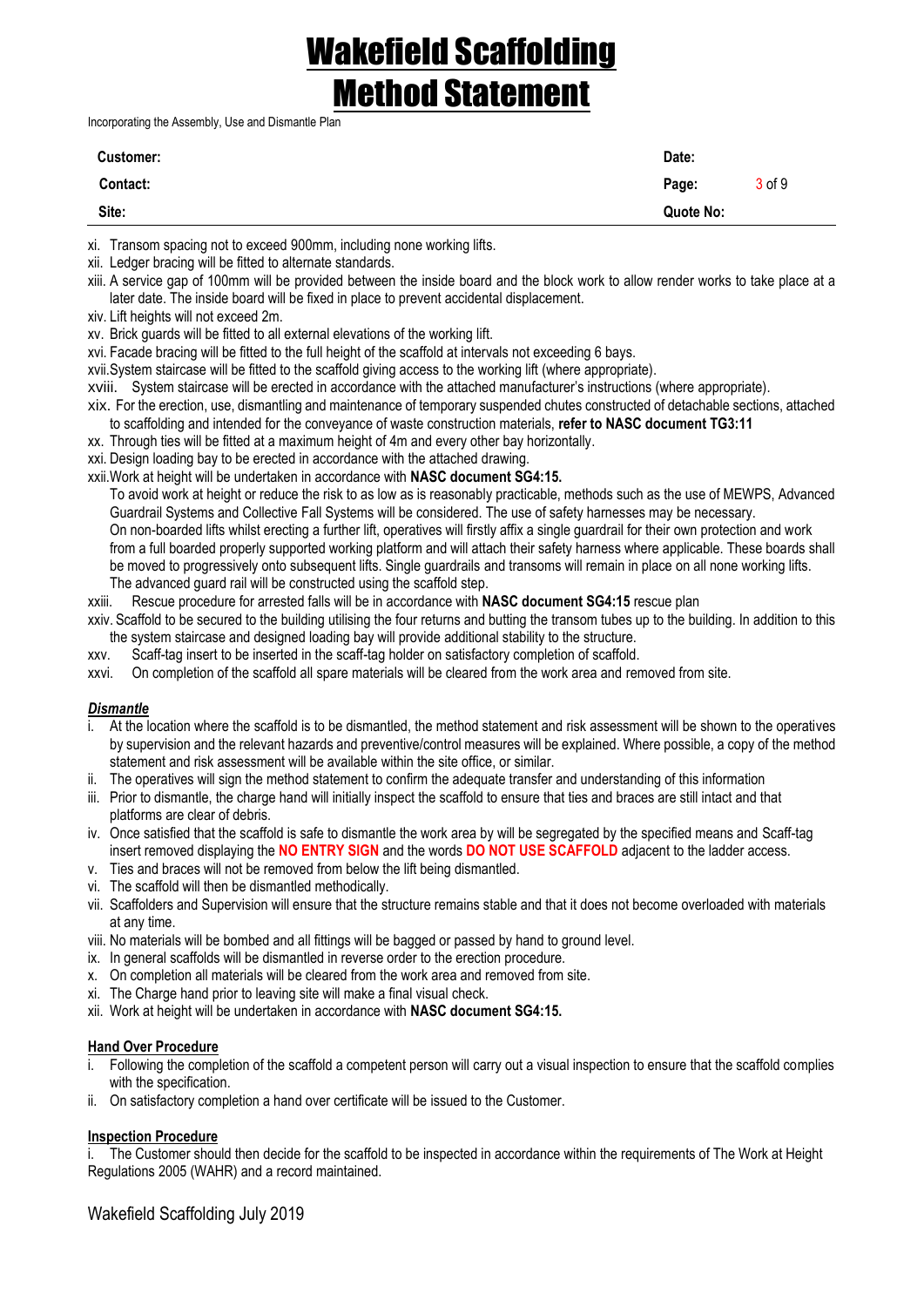Incorporating the Assembly, Use and Dismantle Plan

| <b>Customer:</b> | Date:     |        |
|------------------|-----------|--------|
| Contact:         | Page:     | 4 of 9 |
| Site:            | Quote No: |        |

| <b>Method Statement Prepared By:</b>                                 |            |            |  |  |  |  |
|----------------------------------------------------------------------|------------|------------|--|--|--|--|
| Name:                                                                | P Sedgwick | Signature: |  |  |  |  |
|                                                                      |            |            |  |  |  |  |
| Distribution.                                                        |            |            |  |  |  |  |
| Copy to be submitted to our Customer for approval.                   |            |            |  |  |  |  |
| Operatives to sign onto the method statement.<br>ii.                 |            |            |  |  |  |  |
| Charge hand to be issued with a copy to be retained on site.<br>iii. |            |            |  |  |  |  |
| iv. Copy to be held in branch Contract File                          |            |            |  |  |  |  |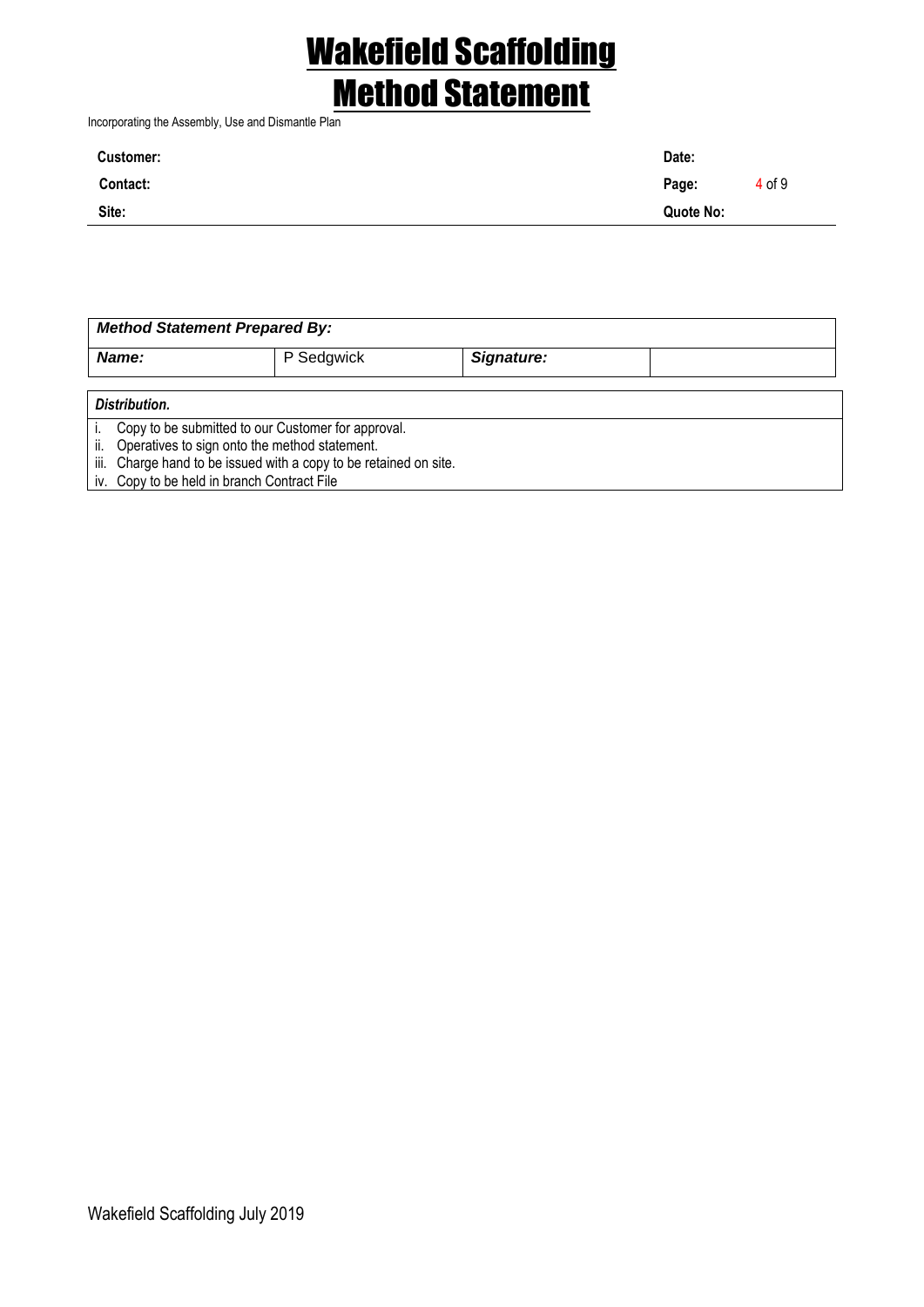| <b>Customer:</b>          |                                                                                                  | Contact: | <b>Scaffold Load:</b> |   |         |                            |
|---------------------------|--------------------------------------------------------------------------------------------------|----------|-----------------------|---|---------|----------------------------|
| Site:                     |                                                                                                  |          | Job No:               |   | Date:   |                            |
| <b>Type of Structure:</b> |                                                                                                  |          | Work Inst No:         |   | Page:   | $5$ of $9$                 |
| Note:                     | All operatives to sign acknowledgement of understanding of the contents of this Risk Assessment. |          | <b>Quotation No:</b>  | Q | Design: | NASC compliance sheet ref: |

| Hazard                                                                                                | At Risk                                     | <b>Risk</b><br>Assessment | <b>Preventive/Control Measures Persons</b>                                                                                                                                                                                                                                                                                                                                                                                                                                                                                                                                                                                                                                                                                                                                             | <b>Affected Residual</b><br><b>Risk Assessment</b> |
|-------------------------------------------------------------------------------------------------------|---------------------------------------------|---------------------------|----------------------------------------------------------------------------------------------------------------------------------------------------------------------------------------------------------------------------------------------------------------------------------------------------------------------------------------------------------------------------------------------------------------------------------------------------------------------------------------------------------------------------------------------------------------------------------------------------------------------------------------------------------------------------------------------------------------------------------------------------------------------------------------|----------------------------------------------------|
| Contact with<br>delivery/collection vehicles.                                                         | Scaffolders, supervision,<br>site personnel | Medium                    | Materials to be delivered/collected from site by 7.5-ton wagon utilising an agreed traffic route.<br>Site assistance to be used for reversing, and in areas where driver's vision is restricted.                                                                                                                                                                                                                                                                                                                                                                                                                                                                                                                                                                                       | Low                                                |
| Manual handling during<br>unloading/loading and during<br>movement of materials on<br>site.           | <b>Scaffolders</b>                          | Medium                    | Materials to be unloaded / loaded into a designated storage area by hand. Materials to be<br>transported to the work area by hand. Materials to be raised or lowered by passing hand to hand.<br>When handling materials good kinetic manual handling technique to be utilised. Operatives to<br>ensure the area used to transfer materials is free from objects likely to cause slips and trips. Fittings<br>to be placed in proprietary fitting bags and transferred to work area using a hand line. Any load<br>carried by an individual must be within the individual's physical capability when the load exceeds his<br>physical capability the load must be reduced by other means i.e. using mechanical means to<br>raise/lower the load, reduce the load to a manageable load. | Low                                                |
| Abrasion, splinters from<br>handling scaffold boards,<br>lubricant from handling<br>scaffold fittings | <b>Scaffolders</b>                          | Medium                    | All site personnel to wear suitable gloves whilst handling scaffold materials.                                                                                                                                                                                                                                                                                                                                                                                                                                                                                                                                                                                                                                                                                                         | Low                                                |
| Ground conditions                                                                                     | Scaffolders, supervision,<br>site personnel | Medium                    | Client responsible to ensure the ground upon which the scaffold is to be erected is firm, level and<br>compacted to a distance of 2m from the external brickwork and will support the loads of the scaffold,<br>otherwise delays in the provision of scaffolding may be experienced.                                                                                                                                                                                                                                                                                                                                                                                                                                                                                                   |                                                    |
| Trips and slips over general<br>building materials and scaffold<br>materials                          | Scaffolders, supervision,<br>site personnel | Medium                    | Client to ensure access to and from work is clear of debris. Scaffold operatives to ensure storage of<br>scaffold materials within the work area will be subject to good housekeeping. Where it is not possible<br>to maintain cordoned off areas storage of materials to be subject to good housekeeping. Client to<br>ensure general access and egress on site remains suitable.                                                                                                                                                                                                                                                                                                                                                                                                     | Low                                                |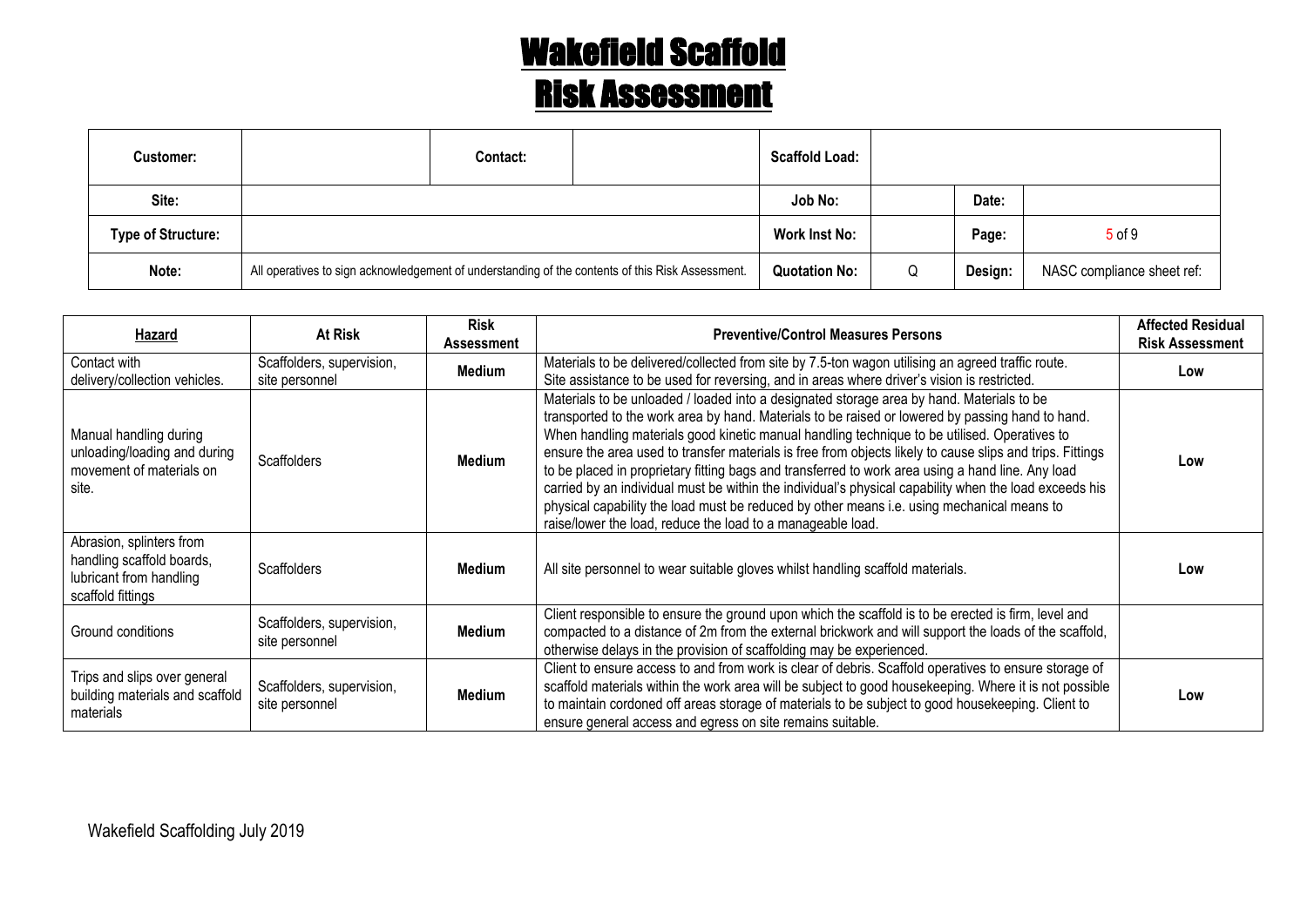| <b>Customer:</b>          |                                                                                                  | Contact: | <b>Scaffold Load:</b> |   |         |                            |
|---------------------------|--------------------------------------------------------------------------------------------------|----------|-----------------------|---|---------|----------------------------|
| Site:                     |                                                                                                  |          | Job No:               |   | Date:   |                            |
| <b>Type of Structure:</b> |                                                                                                  |          | <b>Work Inst No:</b>  |   | Page:   | 6 of 9                     |
| Note:                     | All operatives to sign acknowledgement of understanding of the contents of this Risk Assessment. |          | <b>Quotation No:</b>  | Q | Design: | NASC compliance sheet ref: |

| Fall of materials during<br>movement on site and during<br>erection and dismantle.                      | Scaffolders, supervision,<br>site personnel and the<br>general public | Medium       | The work area is to be cordoned off using suitable means to prevent access. Materials to be stored<br>by suitable means to prevent inadvertent movement i.e. scaffold fittings to be bagged. The use of<br>fork lift to lift materials on to the loading bay can be used provided the materials are secured in<br>stillages/fitting bags. Personnel to wear safety helmets and safety boots. When erecting progressive<br>lifts, client to ensure the platform is clear of general building materials.                                                                                                                                                                                                                                                                                                                                                                                 | Low |
|---------------------------------------------------------------------------------------------------------|-----------------------------------------------------------------------|--------------|----------------------------------------------------------------------------------------------------------------------------------------------------------------------------------------------------------------------------------------------------------------------------------------------------------------------------------------------------------------------------------------------------------------------------------------------------------------------------------------------------------------------------------------------------------------------------------------------------------------------------------------------------------------------------------------------------------------------------------------------------------------------------------------------------------------------------------------------------------------------------------------|-----|
| Fall of persons during erection<br>and dismantle.                                                       | Scaffolders and supervision                                           | High         | Scaffolders to wear a suitable full body safety harness and twin tailed lanyard, work from a minimum<br>3 board wide properly supported working platform. The harness to be used in accordance with<br>current NASC Guidance Note SG4 "The Use of Fall Arrest Equipment Whilst Erecting, Altering &<br>Dismantling Scaffolding" Working at height to be avoided where practicable. Collective Fall<br>Prevention Systems to be used. The erection of a single guard rail and transom spacing not<br>exceeding 1.2m will remain in place on all none working lifts and be considered priority. Client to<br>ensure that internal fall protection will be in place before erection of the 2 <sup>nd</sup> lift preventing any internal<br>falls. Rescue of operatives suspended in a harness will follow the NASC guidance set out in SG19,<br>rescue plan 1. Refer to attached document | Low |
| Collapse of scaffold during<br>erection and dismantle                                                   | Scaffolders, supervision,<br>site personnel                           | Medium       | Scaffold to be erected in accordance with BSEN 12811 and NASC compliance sheet ref<br>number The scaffold will be erected and dismantled progressively. Scaffold to be stabilised<br>using tied returns, loading bay and system staircase.                                                                                                                                                                                                                                                                                                                                                                                                                                                                                                                                                                                                                                             | Low |
| Access to scaffold during<br>erection, prior to formal<br>inspection, handover and<br>during dismantle. | Site personnel                                                        | High/ Medium | On commencement of erection and dismantle an "incomplete" scaffold sign to be displayed adjacent<br>to the access routes. No site personnel other than scaffold operatives working on the structure are<br>allowed on the scaffold. Site operatives must also be prevented from accessing the building during<br>scaffold operations.                                                                                                                                                                                                                                                                                                                                                                                                                                                                                                                                                  | Low |
| Excavations                                                                                             | Site personnel                                                        | High         | No excavations to take place around the scaffold without the consent of  Company Name                                                                                                                                                                                                                                                                                                                                                                                                                                                                                                                                                                                                                                                                                                                                                                                                  | Low |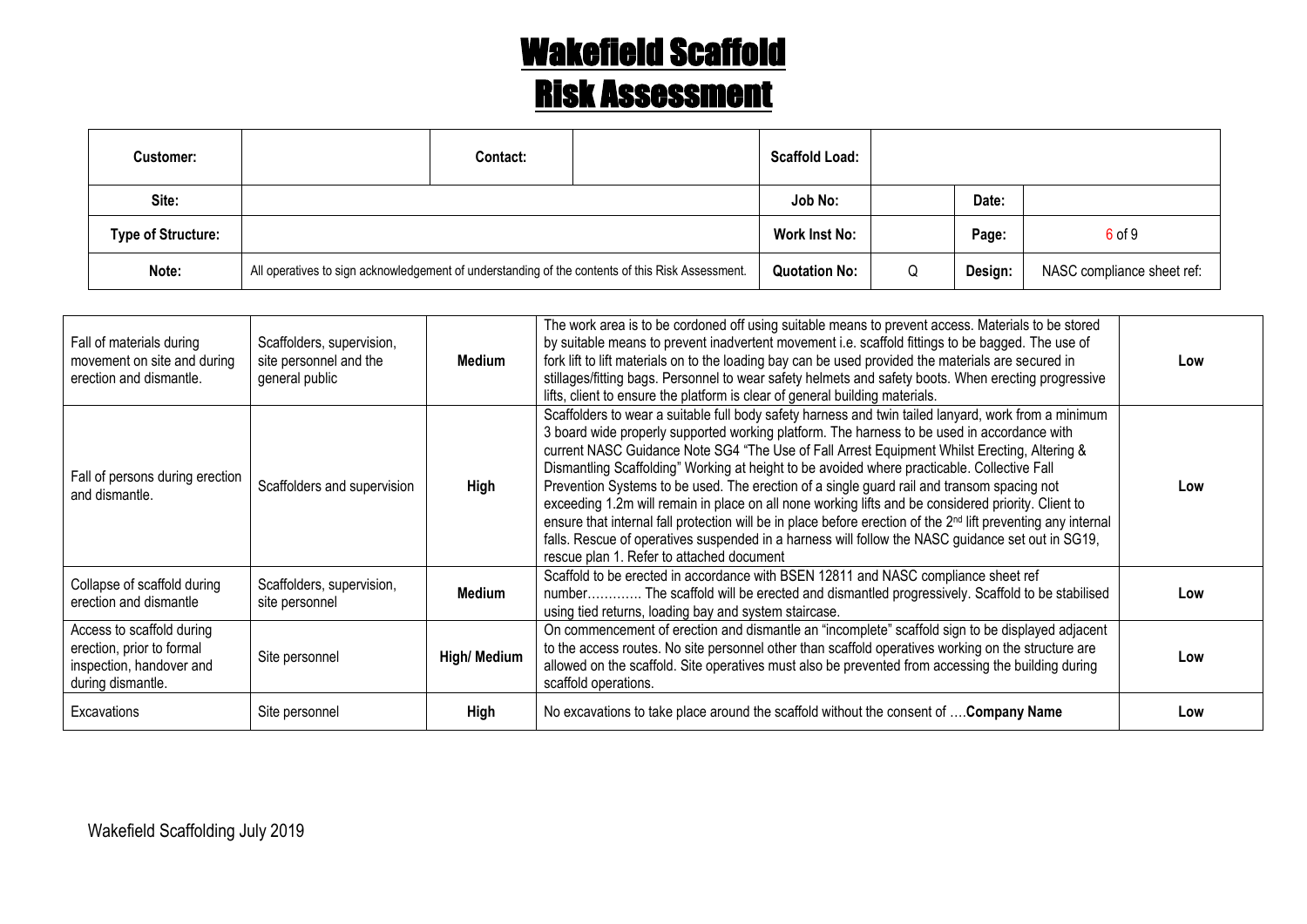| <b>Customer:</b>          |                                                                                                  | Contact: |                      | <b>Scaffold Load:</b> |         |                            |        |
|---------------------------|--------------------------------------------------------------------------------------------------|----------|----------------------|-----------------------|---------|----------------------------|--------|
| Site:                     |                                                                                                  |          |                      | Job No:               |         | Date:                      |        |
| <b>Type of Structure:</b> |                                                                                                  |          |                      | Work Inst No:         |         | Page:                      | 7 of 9 |
| Note:                     | All operatives to sign acknowledgement of understanding of the contents of this Risk Assessment. |          | <b>Quotation No:</b> | Q                     | Design: | NASC compliance sheet ref: |        |

| Overloading of platform and<br>loading bay. | Site personnel                                                                | Medium | Customer to use the scaffold in accordance with the loading specified on the hand-over<br>certificate/scaffold tag and the NASC compliance sheet ref number No<br>modifications to made to the scaffold, especially removal of ties or structural members. Client to<br>ensure all users of the scaffold are aware of the loadings of the platform and loading bay before use.<br>SWL notice to be attached to the loading bay gate in full view of the telehandler operator. User must<br>ensure the bricks/blocks are loaded directly over the vertical standards and not in the centre of bays.<br>The client is responsible to ensure the scaffold is inspected weekly in accordance with the Work at<br>Height Regs 2005, section 12 & 13.                                                                                         | Low           |
|---------------------------------------------|-------------------------------------------------------------------------------|--------|-----------------------------------------------------------------------------------------------------------------------------------------------------------------------------------------------------------------------------------------------------------------------------------------------------------------------------------------------------------------------------------------------------------------------------------------------------------------------------------------------------------------------------------------------------------------------------------------------------------------------------------------------------------------------------------------------------------------------------------------------------------------------------------------------------------------------------------------|---------------|
| Contact with scaffolding when<br>erected.   | Scaffolders, supervision,<br>site personnel and the<br>High<br>general public |        | Where scaffolds are erected on access routes the 1st lift is to be erected at a height that allows free<br>access under the scaffold. In circumstances where this is not reasonably practicable the scaffold is<br>to be handrail off utilising suitable means to prevent access.                                                                                                                                                                                                                                                                                                                                                                                                                                                                                                                                                       | Insignificant |
| Electricity.                                | Scaffolders and supervision                                                   | Medium | Prior to any works commencing, Client to Identify electrical hazard and be responsible for any<br>isolation work that may be required. Client to be responsible for obtaining all work permits and<br>authorisations from suppliers. No works to commence until such documents have been presented.<br>This document to be attached to method statement.                                                                                                                                                                                                                                                                                                                                                                                                                                                                                | Insignificant |
| Vibration                                   | Scaffolder                                                                    | Medium | All staff to be adequately trained to use Impact Wrench. Job rotation to take place where appropriate<br>to minimise exposure to vibration. Reduced vibration equipment to be used if possible. All equipment<br>to be maintained as detailed in the manufacturer's recommendations. All equipment to be checked<br>before use. Hands to be kept warm and dry where possible. Tools are not to be gripped too tightly<br>Users to be made aware of early symptoms of HAV's i.e. tingling in fingers/ hands. Information<br>relating to vibration to be provided. Estimates of vibration exposure to be carried out and additional<br>control measures implemented if required. Occupational health checks to take place every 2 years.<br>Impact Wrenches to be replaced every 2 years or before if showing signs of wear or if damaged | Low           |
| Noise                                       | Scaffolder                                                                    | Medium | All staff to be adequately trained to operate equipment. Job rotation to take place where appropriate<br>to minimise exposure to noise. Reduced noise equipment to be used where possible. All equipment<br>shall be maintained as detailed in the manufacturer's recommendations. All equipment shall be<br>checked before use. Hearing protection to be worn whilst operating or in the locality of powered<br>equipment when it is being used. Occupational health checks to take place every 2 years                                                                                                                                                                                                                                                                                                                                | Low           |

Wakefield Scaffolding July 2019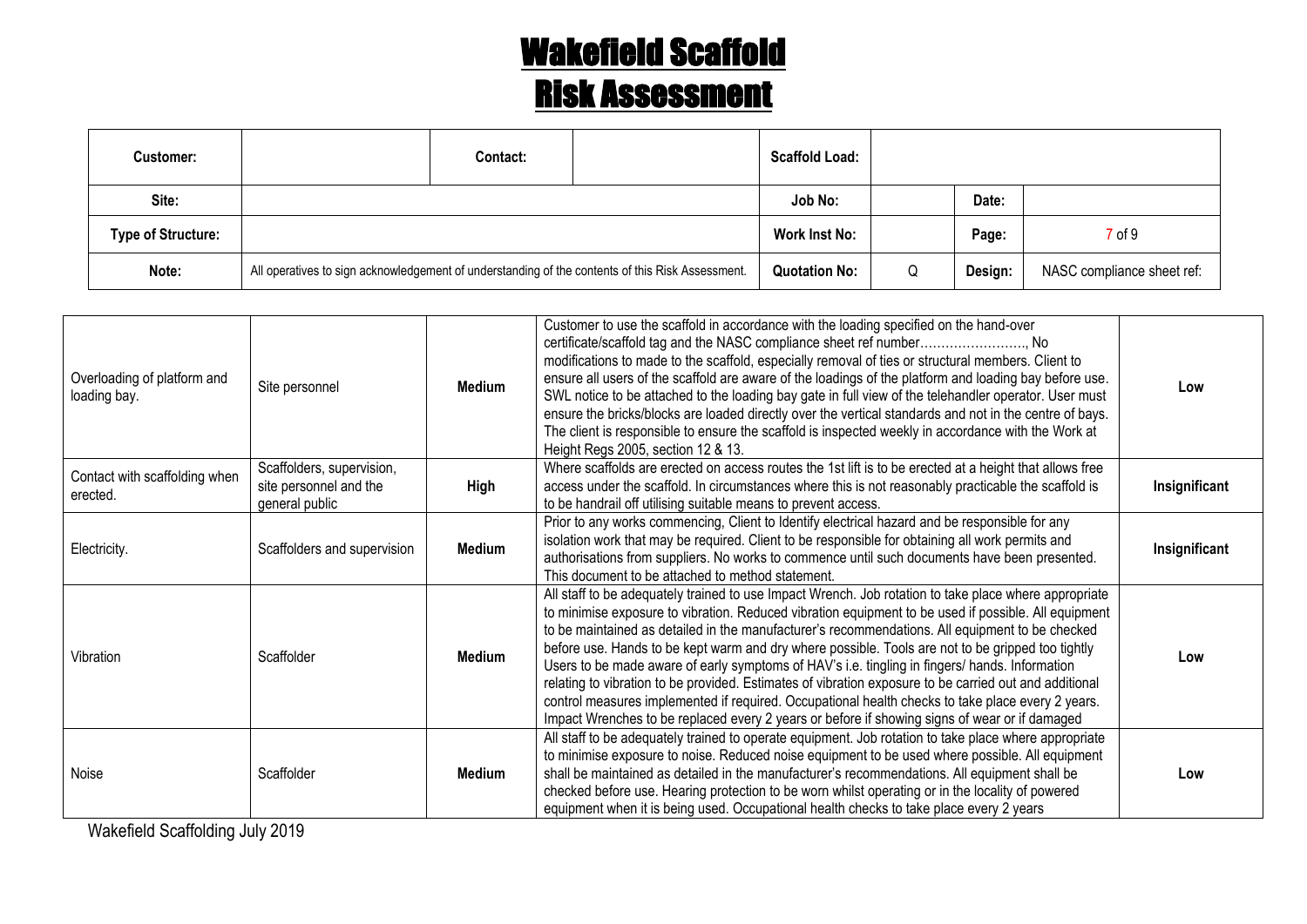| <b>Customer:</b>          |                                                                                                  | Contact: |                      | <b>Scaffold Load:</b> |         |                            |            |
|---------------------------|--------------------------------------------------------------------------------------------------|----------|----------------------|-----------------------|---------|----------------------------|------------|
| Site:                     |                                                                                                  |          |                      | Job No:               |         | Date:                      |            |
| <b>Type of Structure:</b> |                                                                                                  |          |                      | Work Inst No:         |         | Page:                      | $8$ of $9$ |
| Note:                     | All operatives to sign acknowledgement of understanding of the contents of this Risk Assessment. |          | <b>Quotation No:</b> | Q                     | Design: | NASC compliance sheet ref: |            |

| Substances hazardous to<br>health       | Scaffolders, supervision,<br>site personnel and the<br>general public | Medium      | PPE requirements. | Refer to the relevant COSHH assessment for the substance and follow the control measures and                                                                                                                                                   |  | Low |
|-----------------------------------------|-----------------------------------------------------------------------|-------------|-------------------|------------------------------------------------------------------------------------------------------------------------------------------------------------------------------------------------------------------------------------------------|--|-----|
| Competence, Supervision &<br>nformation | <b>Employees, Supervisors</b><br>and Managers                         | <b>High</b> |                   | Scaffolders will hold CISRS Registration at the appropriate level. Scaffold supervisor will be SSSTS<br>registered. Scaffold Inspector will be CISRS Advanced Inspector.<br>Plant operators will be competent and hold relevant certification. |  |     |
| Undertaken by:                          |                                                                       |             | Signature:        |                                                                                                                                                                                                                                                |  |     |

1) When completing the risk assessment, please be aware what the definitions of Hazard and Risk are - "Hazard "Something with a potential to cause harm" Risk "The likelihood that harm from the hazard will take place"

2) For the Risk Assessment and Residual Risk Assessment, please use the terms High, Moderate, Low and Insignificant to reflect the level of risk.

3) Where the Residual Risk Assessment is High or Moderate, the control measures identified are inadequate and you will need to consider alternatives to reduce the risk assessment to Low or Insignificant.